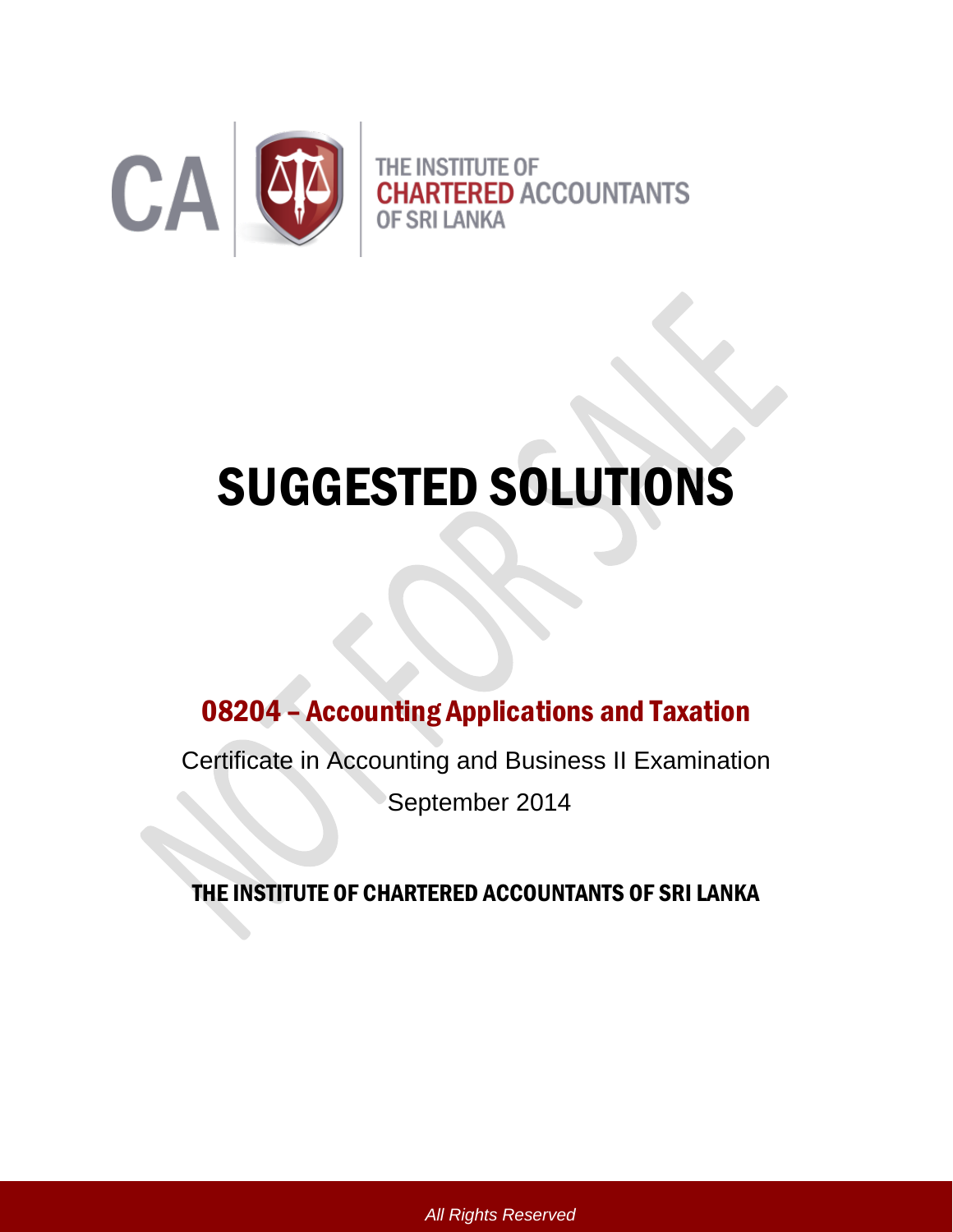# **General Comment**

The performance of candidates was fairly satisfactory but some had poorly answered due to the lack of knowledge in basic principles and the lack of experience in answering questions under examination conditions. Some candidates had spent time for some questions without due care on the marks allocated to each question. Before starting to answer, the candidates must plan the time allocation.

Candidates are advised to read the study pack and do all the examples given in the text in order to learn the principles and their applications since the examiners are mainly testing the knowledge that could have been gathered mainly from the study pack.

Past practise in answering questions is very essential, especially in the Accounting subject. This will help candidates to obtain thorough knowledge in basic principles and their applications. Therefore candidates must do past papers of the same examination as much as possible.

# **Answer No. 01**

|                                                  | <b>Rs. 000</b> | <b>Rs. 000</b> |
|--------------------------------------------------|----------------|----------------|
| Investment (Cash)                                |                | 16,800         |
| Investment (Land value)                          |                | 2,500          |
| Fair value of non-controlling interest           |                | 3,000          |
| $(20\% * 600,000 * 25)$                          |                |                |
|                                                  |                |                |
| <u>Net assets</u>                                |                |                |
| Stated capital                                   | 12,000         |                |
| Retained earnings                                | 6,550          |                |
| Decrease in value of plant and machinery<br>(W1) | (850)          |                |
|                                                  |                |                |
|                                                  |                | 4,600          |
|                                                  |                |                |
| W1                                               |                |                |
| Plant and machinery - Carrying value             | 1,100          |                |
| Plant and machinery - Fair value                 | 250            |                |
| Decrease in value                                | (850)          |                |

# (a) Calculation of goodwill arising on acquisition

# (b) Calculation of non-controlling interest (NCI)

|                                                | <b>Rs. 000</b> | <b>Rs. 000</b> |
|------------------------------------------------|----------------|----------------|
|                                                |                |                |
| Market value as at $1/4/2013$                  |                |                |
| Profit for the year attributable to NCI $(W2)$ |                |                |
| Dividend                                       |                |                |
|                                                |                |                |

# **W2**

| Post-acquisition profit $[(8,040 - 6,550 + 1,200 + 850) *20\%]$ | 708        |
|-----------------------------------------------------------------|------------|
| Goodwill impairment $[140 \t@ 20\%]$                            | (28)       |
|                                                                 | <u>680</u> |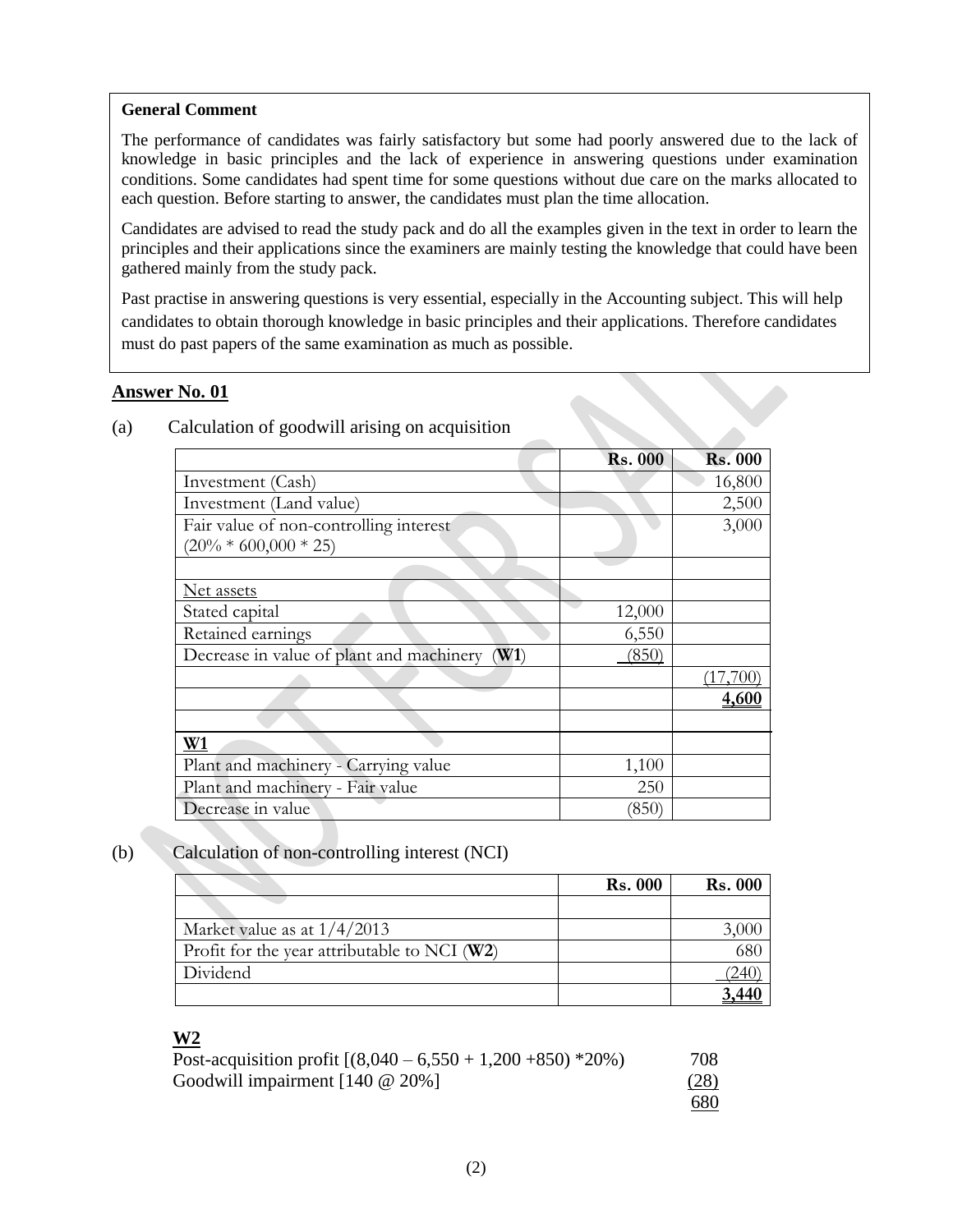(c) Calculation of consolidated retained earnings as at 31 March 2014

|                                                 | Peak           | Cape           |
|-------------------------------------------------|----------------|----------------|
|                                                 | <b>Rs. 000</b> | <b>Rs. 000</b> |
| Retained earnings 31/3/2014 - as stated         | 26,780         | 8,040          |
| Dividend                                        |                | 1,200          |
| Pre-acquisition profit of Cape PLC              |                | (6, 550)       |
|                                                 | 26,780         | 2,690          |
| <b>Adjustments:</b>                             |                |                |
| A1 - Loss on disposal already recognized at the |                |                |
| acquisition                                     |                | 850            |
| A2 - Unrealized profit on unsold inventory      | (100)          |                |
| A3 - Recognition of interest income             | 150            |                |
| A4 - Intercompany dividend                      | (960)          |                |
| A5 - Goodwill impairment                        |                | (140)          |
|                                                 |                | 3,400          |
| <b>NCI</b> @ 20%                                |                | (680)          |
|                                                 | 25,870         | 2,720          |
|                                                 | 28,590         |                |

# (d) **Peak PLC Group**

# **Consolidated statement of financial position as at 31 March 2014**

|                                 |                                                   | <b>Rs. 000</b> |
|---------------------------------|---------------------------------------------------|----------------|
| <b>Assets</b>                   |                                                   |                |
| Property, plant and             | $34,800 + 18,250 + 850 - 850 - 2,500$ (Trf. land) | 50,550         |
| equipment                       |                                                   |                |
| Goodwill                        | $4,600 - 140$ (Imp loss)                          | 4,460          |
| Inventories                     | $6,870 + 8,750 - 100$ (URP)                       | 15,520         |
| Trade and other receivable      | $5,835 + 6,970 + 150 - 150 - 800$ (Inter Co.)     | 12,005         |
| Cheque in transit               |                                                   | 800            |
| Cash and cash equivalents       | $815 + 550$                                       | 1,365          |
|                                 |                                                   | 84,700         |
| <b>Equity &amp; Liabilities</b> |                                                   |                |
| Stated capital                  |                                                   | 39,000         |
| <b>Consolidated retained</b>    |                                                   | 28,590         |
| earnings                        |                                                   |                |
| Non-controlling interest        |                                                   | 3,440          |
| 12% debentures                  | $10,000 - 5,000$ (Inter Co.)                      | 5,000          |
| Trade and other payable         | $4,340 + 4,180$                                   | 8,520          |
| Accrued debenture interest      | 300 -150 (Inter Co.)                              | 150            |
|                                 |                                                   | 84,700         |
|                                 |                                                   |                |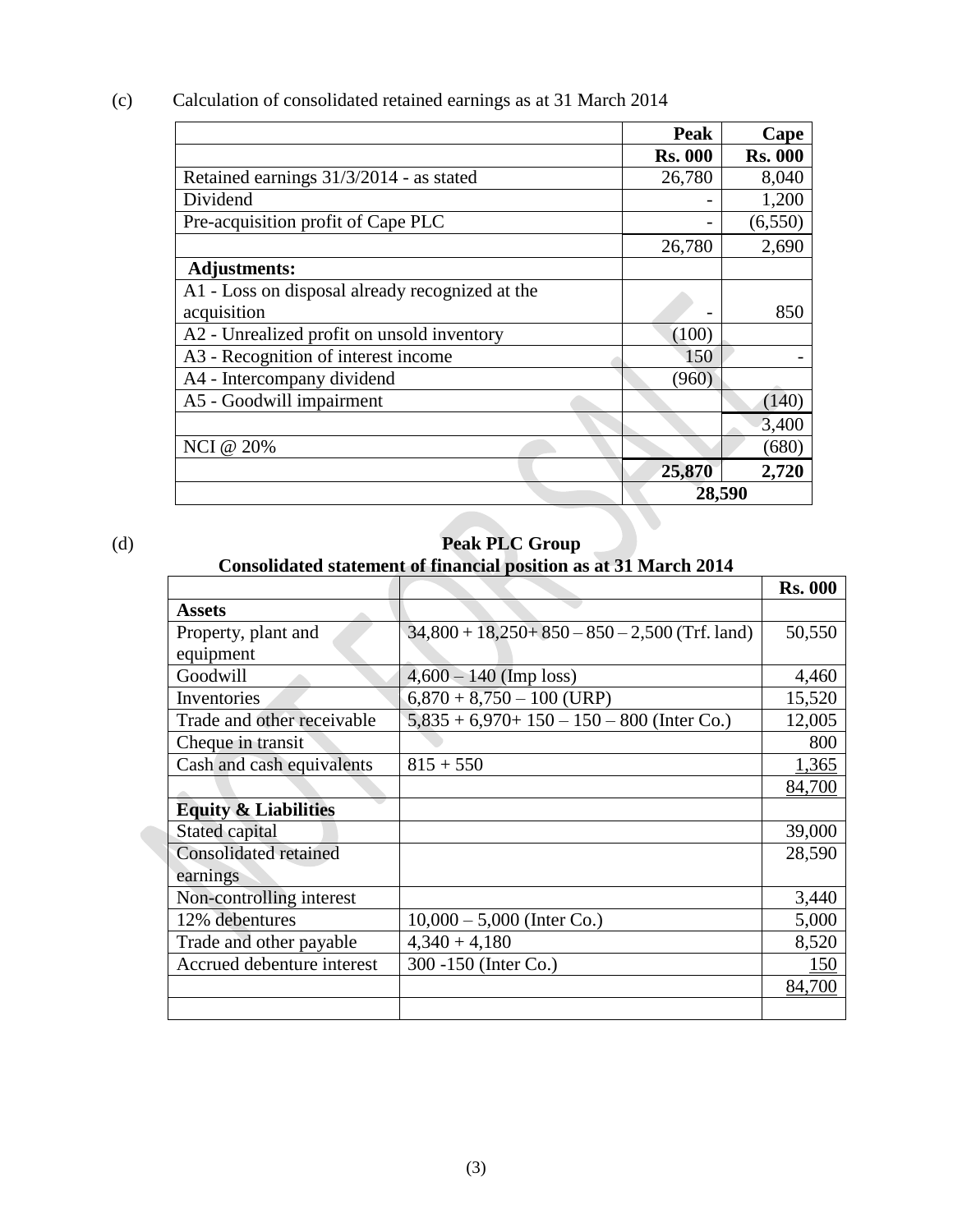This question was on consolidation accounting, a regular question that continuously appeared in the Accounting Application paper. The examiner has tested the knowledge of basic concepts in preparation of consolidated financial statements such as; goodwill arising on acquisition, calculation of noncontrolling interest and presentation format of consolidated financial statements.

Majority of the candidates did not understand some fundamental principles of consolidation accounting, for example, setting off intercompany balances, treatment of pre-acquisition profit, ascertaining unrealised profit, payment of dividend using pre-acquisition profit.

Many candidates did not prepare a consolidation schedule. This resulted in candidates spending their time doing workings for each and every adjustment separately. Candidates must practice easy and time saving methods in planning answers to questions.

Some of the adjustments were correctly computed but candidates did not know where that particular item should be shown in the financial statements. Most of the students did the management fee adjustment correctly. The intercompany sales and purchases adjustment was not correctly understood by most of the candidates.

In order to present a quality and correct answer it is essential to understand the question properly. Candidates should practice his/her own method of analysing questions in order to recognise key areas of knowledge that the examiner has tested. This will definitely help the candidates to write a correct answer in the format expected by the examiner.

Some candidates take down important and critical parts of the question and some may underline them. However the method they apply must be practised when they prepare for the examination. This helps to present a well-structured answer.

A working that arrives at the figures which are shown in the final answer is very essential. Some candidates presented their answer without workings.

A few candidates had attempted the question with a plan and accordingly built up the answer. They had selected the correct format, presented the answer appropriately, avoided duplicating work and thereby managed their time effectively. They had presented relevant workings to the extent the examiner could give adequate marks.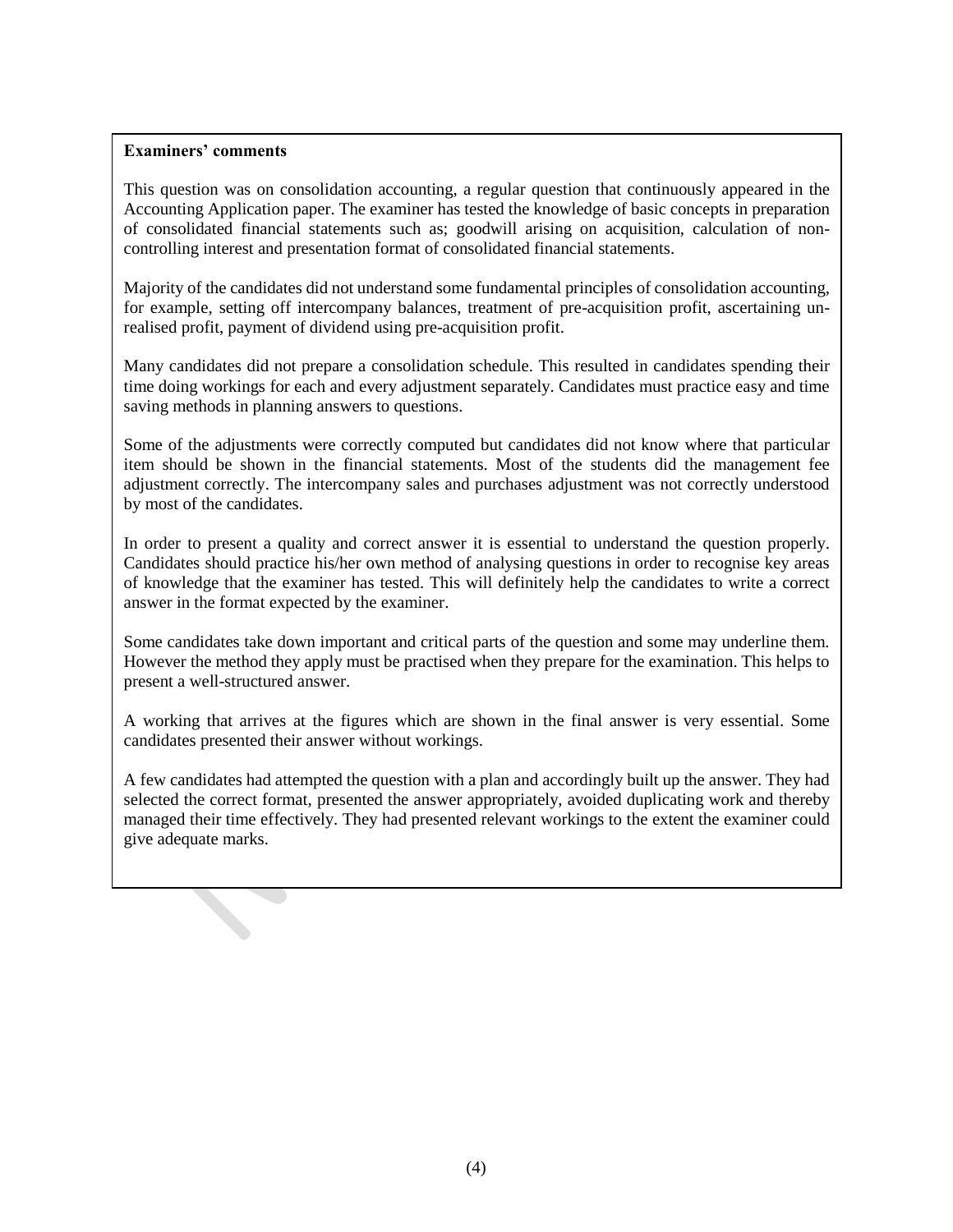(a) **Gloom PLC Statement of comprehensive income for the year ended 31 March 2014**

|                            |                                                                    | <b>Rs. 000</b> |
|----------------------------|--------------------------------------------------------------------|----------------|
| <b>Sales</b>               | $105,520 - 480$ (gift)                                             | 105,040        |
| Cost of sales              | $80,540 + 650$ (understated opening inv) + 1,780                   |                |
|                            | $(\text{dep}^n \text{ plant}) + 90$ (redundant stock) – 400 (gift) | (82,660)       |
| Gross profit               |                                                                    | 22,380         |
| Other income:              |                                                                    |                |
| - Profit on disposal of    |                                                                    |                |
| plant                      |                                                                    | 80             |
| - Decrease in doubtful     |                                                                    |                |
| debt provision             |                                                                    | 47             |
|                            |                                                                    | 22,507         |
| Less: Expenses             |                                                                    |                |
| - Administration           | $* 6,800 + 1,315$ (dep <sup>n</sup> ) + 800 (imp. land)            |                |
| expenses                   |                                                                    | (8,915)        |
| - Distribution cost        | $3,260 + 400$ (gift) + 420 (bad debts) + 2,100 (dep <sup>n</sup>   |                |
|                            | motor vehcle)                                                      | (6,180)        |
| - Financial charges        | $600 + 200$ (debt redemption) + 600 (accrued int.)                 | (1,400)        |
| Profit before taxation     |                                                                    | 6,012          |
| Tax expenses for the year  | $1,800 - 200$ (over-prov <sup>n</sup> ) – 210 (deferred tax)       | (1,390)        |
| <b>Profit for the year</b> |                                                                    | 4,622          |
| Other comprehensive        |                                                                    |                |
| income                     |                                                                    |                |
| Land impairment            |                                                                    | (2,000)        |
| <b>Total comprehensive</b> |                                                                    |                |
| income for the year        |                                                                    | 2,622          |

(b) **Gloom PLC** *Statement of financial position as at 31 March 2014* 

|                           |                                                                   | <b>Rs. 000</b> |
|---------------------------|-------------------------------------------------------------------|----------------|
| <b>Assets</b>             |                                                                   |                |
| <b>Non current assets</b> |                                                                   |                |
| Property, plant and       |                                                                   |                |
| equipment                 |                                                                   | 43,015         |
|                           |                                                                   |                |
| <b>Current assets</b>     |                                                                   |                |
| Inventory                 | $12,360 - 90 \longrightarrow (240 - 150)$ (redundant stock)       | 12,270         |
| Trade receivables         | $6,160 - 420$ (b.debts) $- 480$ (gift) - 263 (prov <sup>n</sup> ) | 4,997          |
| Other receivables         |                                                                   | 640            |
| Cash $&$ cash             |                                                                   |                |
| equivalents               |                                                                   | 5.260          |
|                           |                                                                   |                |
| <b>Total assets</b>       |                                                                   | 66,182         |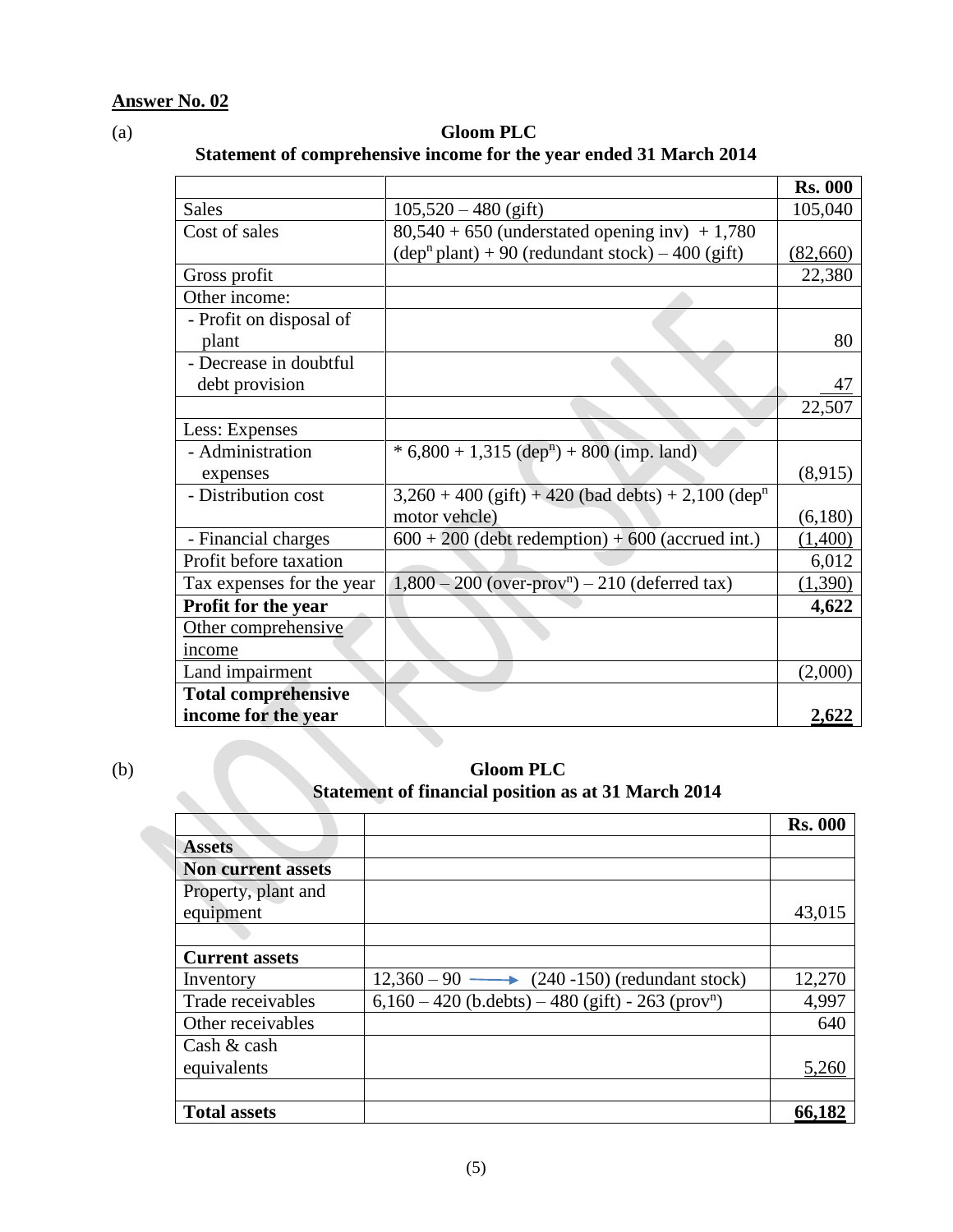| <b>Equity and liabilities</b> |                                                     |        |
|-------------------------------|-----------------------------------------------------|--------|
| Stated capital &              |                                                     |        |
| reserves                      |                                                     |        |
| Stated capital                |                                                     | 34,700 |
| <b>Revaluation reserve</b>    |                                                     | 2,700  |
| Retained earnings             |                                                     | 15,612 |
|                               |                                                     | 53,012 |
| <b>Non current</b>            |                                                     |        |
| liabilities                   |                                                     |        |
| 12% debentures                |                                                     | 6,000  |
|                               |                                                     |        |
| <b>Current liabilities</b>    |                                                     |        |
| Trade payables                |                                                     | 4,700  |
| Other payables                | $1,260 + 400$ (tax payable) + 600 (accrued deb int) | 2,260  |
| Deferred tax                  |                                                     | 210    |
|                               |                                                     |        |
| <b>Total equity and</b>       |                                                     |        |
| <b>liabilities</b>            |                                                     | 66,182 |

# (c) Statement of changes in equity as at 31 March 2014

|                                           | <b>Stated</b> | <b>Revaluation</b> | <b>Retained</b> |
|-------------------------------------------|---------------|--------------------|-----------------|
|                                           | capital       | reserve            | earnings        |
| Balance as at 01/04/2013                  | 30,500        | 5,000              | 10,280          |
| Adjustment for error in opening inventory |               |                    |                 |
| Balance as at $01/04/2013$ – restated     | 30,500        | 5,000              | 10,930          |
| Profit for the year                       |               |                    | 4,622           |
| Impairment of land                        |               | (2,000)            |                 |
| Converting debenture                      | 4,200         |                    |                 |
| Interim dividend paid                     |               |                    | (240)           |
| Disposal of plant and machinery           |               | (300)              |                 |
|                                           | 34,700        | 2,700              | 15,612          |
|                                           |               |                    |                 |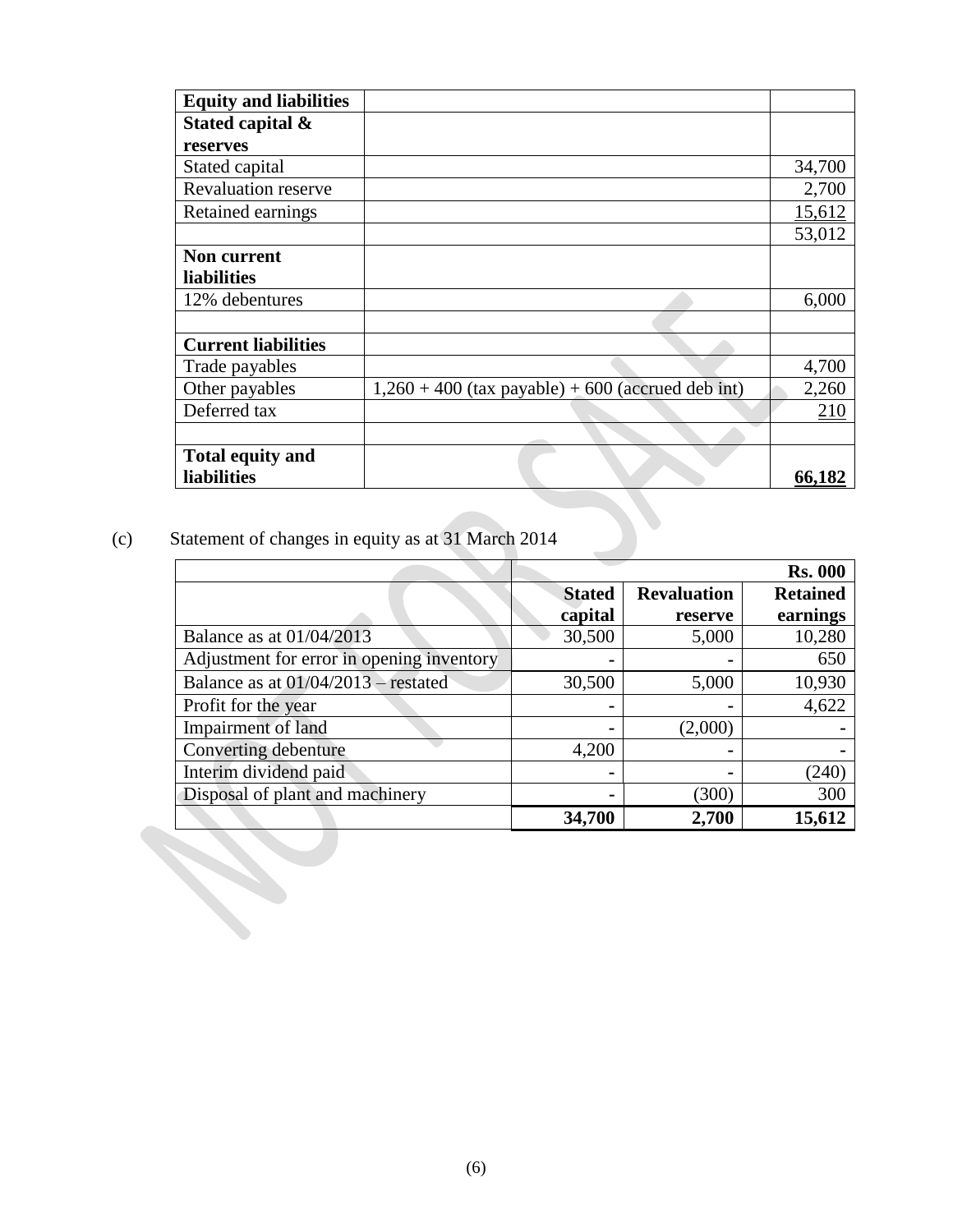|                          |                        | <b>Rs. 000</b>             |                      |                          |              |  |
|--------------------------|------------------------|----------------------------|----------------------|--------------------------|--------------|--|
|                          | Land $\&$<br>buildings | <b>Office</b><br>equipment | Plant &<br>machinery | <b>Motor</b><br>vehicles | <b>Total</b> |  |
|                          |                        |                            |                      |                          |              |  |
| <b>Cost/revaluation</b>  |                        |                            |                      |                          |              |  |
| Balance as at $1/4/2013$ | 45,800                 | 2,600                      | 9,800                | 8,400                    | 66,600       |  |
| <b>Additions</b>         | -                      | 600                        |                      |                          |              |  |

Disposals - (1,800) - (1,800)

Impairment of land (2,800)<br>Balance as at  $31/3/2014$   $43,000$   $3,200$   $8,000$   $8,400$   $62,600$ Balance as at 31/3/2014 43,000 3,200 8,000 8,400 62,600

Balance as at 1/4/2013 4,270 1,280 4,300 4,720 14,570 Charge for the year 1,040 275 1,780 2,100 5,195 Disposal  $\vert$  -  $\vert$  - (180) - (180) Balance as at 31/3/2014 5,310 1,555 5,900 6,820 19,585 **WD value on 31/3/2014** 37,690 1,645 2,100 1,580 43,015

600

# (d) Statement showing movements in property, plant and equipment

# Notes:

# 1. **Revaluation of land:**

**Accumulated dep<sup>n</sup>**

|                         |              | <b>Rs. 000</b> | <b>Rs. 000</b> |
|-------------------------|--------------|----------------|----------------|
| Revaluation reserve a/c | Dr.          | 2,000          |                |
| Impairment of land      | Dr.          | 800            |                |
| Land account            | $\mathbf{r}$ |                | 2,800          |
|                         |              |                |                |

|    |                                              | <b>Rs. 000</b> |                             |
|----|----------------------------------------------|----------------|-----------------------------|
| 2. | Plant purchased on 1/1/2012                  | 2,000          |                             |
|    | Accumulated depreciation on 31/3/2013        |                | 500 $(2,000 * 20\% * 1.25)$ |
|    | Book value on 31/3/2013                      | 1,500          |                             |
|    | Revaluation amount on 31/3/2013              | 1,800          |                             |
|    | Credited to revaluation reserve on 31/3/2013 | 300            |                             |
|    |                                              |                |                             |
|    | Revaluation amount on 1/4/2013               | 1,800          |                             |
|    | Depreciation charge to $30/9/2013$ @ 20%     | -180           |                             |
|    | Book value on 30/9/2013                      | 1,620          |                             |
|    | Sales proceeds                               | 1,700          |                             |
|    | Profit on disposal                           |                |                             |
|    |                                              |                |                             |

In addition to the above, Rs. 300,000 should be transferred from the revaluation reserve account to the retained earnings account.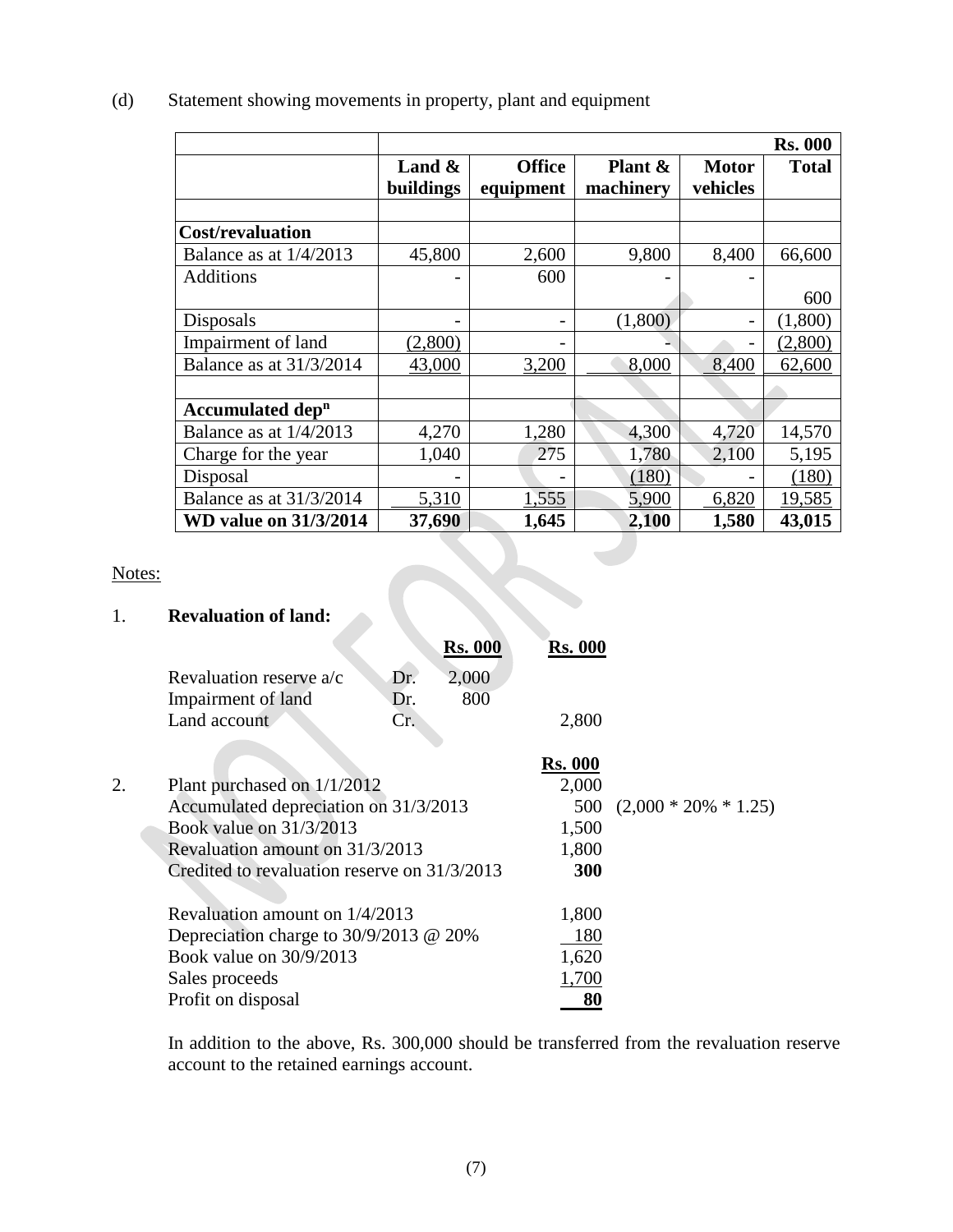This question is similar to that of the previous examination. A fair number of candidates had satisfactorily answered and most of them could earn more than 60% of the marks allocated. An average candidate could have earned more than half of the marks without much effort.

Almost all the candidates failed to record the transfer of retained profit (arising from revaluation) of the disposal of machinery from revaluation reserve (Rs. 300,000) to retained earnings. Majority of the candidates did not show any other comprehensive income, i.e. impairment loss of the land. A few candidates incorrectly showed the entire loss of the land as other comprehensive income, without charging the impairment loss over and above the revaluation reserve to comprehensive income.

Cost of sales was incorrectly computed by some candidates due to not providing the correct depreciation of plant, provision for redundant stock and cost of the donation to the charity.

Premium on debenture conversion to ordinary shares was incorrectly transferred to the revaluation reserve or to retained earnings by most candidates without charging as an expense to the comprehensive income account.

Candidates faced difficulty in the inventory adjustment for redundant stock, trade receivables net of doubtful debtors, doubtful debt provision and over provision of doubtful debtors.

The current portion of the deferred tax liability (i.e.  $420/2 = 210$ ) should be credited to provision for taxation account and the remaining portion (i.e. 210) be shown as a current liability as the question clearly showed that the deferred tax liability is to be reversed during the two years ending 31.03.2015. However, candidates did not consider this factor when answering.

A fair number of students are not yet aware of the manner in which financial statements should be presented under SLFRSs. Some candidates still used terms such as Profit and Loss account, balance Sheet etc. when presenting financial statements. This resulted in candidates losing easy marks.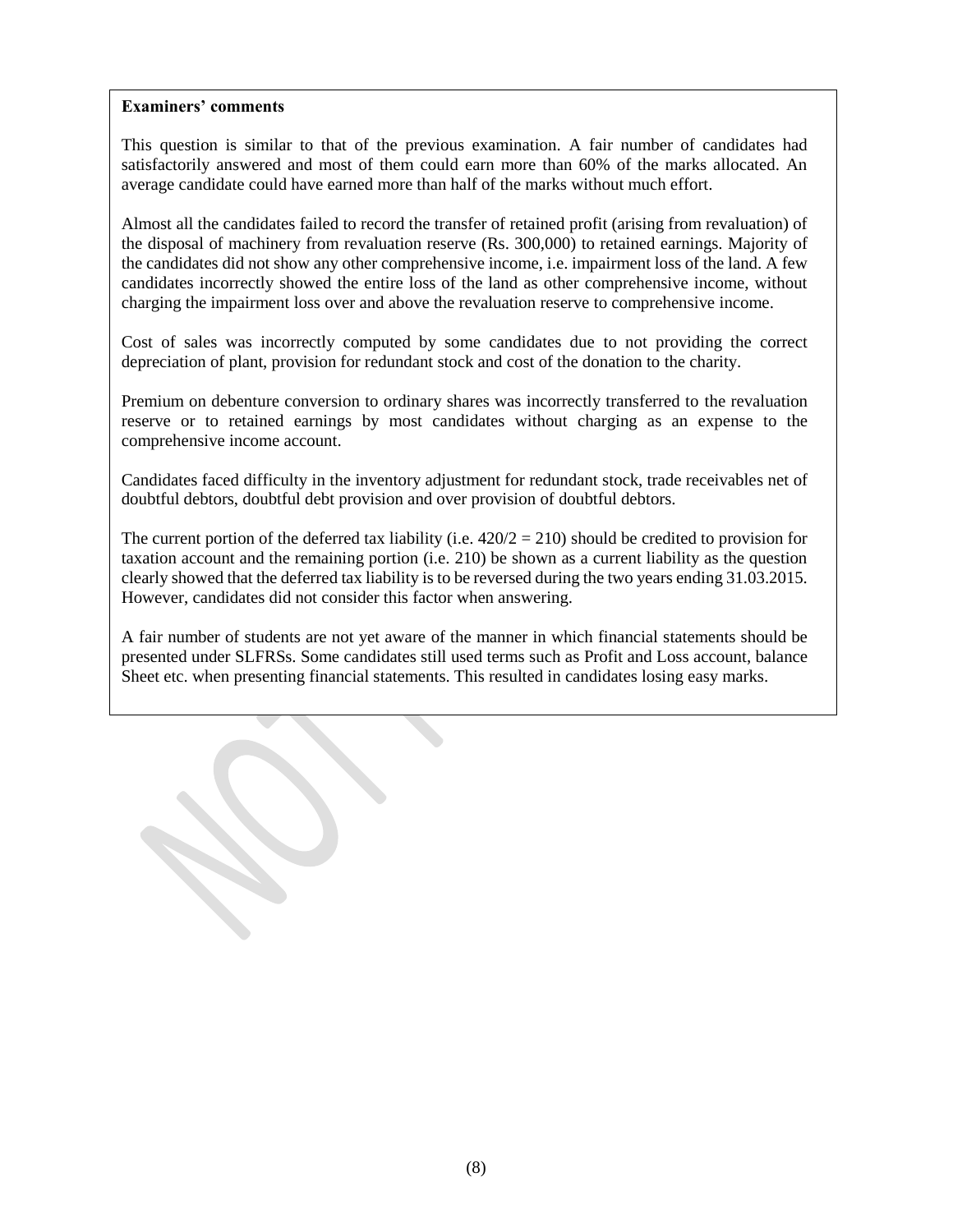- (a) (i) Used singly or combination with other assets in the production of goods and services to be sold by the entity.
	- (ii) Exchanged for other assets
	- (iii) Used to settle a liability
	- (iv) Distributed to the owners of the entity
- (b) A qualifying asset is an asset that necessarily takes a substantial period of time to get ready for its intended use or sale.
- (c)

| Type of interest cost                     | <b>Comment</b>                                                        |
|-------------------------------------------|-----------------------------------------------------------------------|
| Interest on loan from ABC                 | Can be capitalised as it is obtained for a qualifying asset           |
| Bank                                      | (construction of new office building). However, capitalisation        |
|                                           | should be ceased on 30 June 2013, once the construction was           |
|                                           | completed.                                                            |
| Interest<br>from<br>loan<br><sub>on</sub> | This should be charged to the income statement since the purchase     |
| Capital Bank                              | of the building is not a qualifying asset.                            |
| Interest on bank overdraft                | Since the funds have been used commonly, a capitalisation rate        |
|                                           | should be calculated to determine the borrowing cost to be            |
|                                           | capitalised. (Capitalisation rate is the weighted average of the cost |
|                                           | of borrowings that are outstanding during the period other than       |
|                                           | specific borrowing)                                                   |
| Interest on late settlement of            | This should be charged to the income statement                        |
| creditors                                 |                                                                       |

#### (d) **Z Ltd – Building construction company**

|                                             | <b>Rs. 000</b> |        |
|---------------------------------------------|----------------|--------|
|                                             | Year 1         | Year 2 |
| Initial contract price (agreed revenue)     | 18,000         | 18,000 |
| Variation                                   |                | 2,000  |
| Total contract revenue                      | 18,000         | 20,000 |
| Contract cost incurred until the year end   | 5,210          | 11,480 |
| Estimated cost to complete the contract     | 10,790         | 6,120  |
| Total estimated contract cost               | 16,000         | 17,600 |
| <b>Estimated profit</b>                     | 2,000          | 2,400  |
| Percentage completion                       | 32.5%          | 65%    |
| Total profit to be recognised               | 650            | 1,560  |
| Estimated profit to be recognised each year | 650            | 910    |

(e) **ROCE:** This implies the return as a percentage of total capital employed. It does not consider equity capital and loan capital separately. It is an indicator of management efficiency – in other word, how efficiently they have invested the capital given to them. Therefore profit is taken before interest and tax and capital employed is taken the total of equity and loan capital.

**ROE:** This implies the return (residue) left for equity shareholders. It assists in the decisions of equity shareholders, say whether to continue with this holding or to divest and invest in other securities. Therefore, here, profit is taken after interest and tax.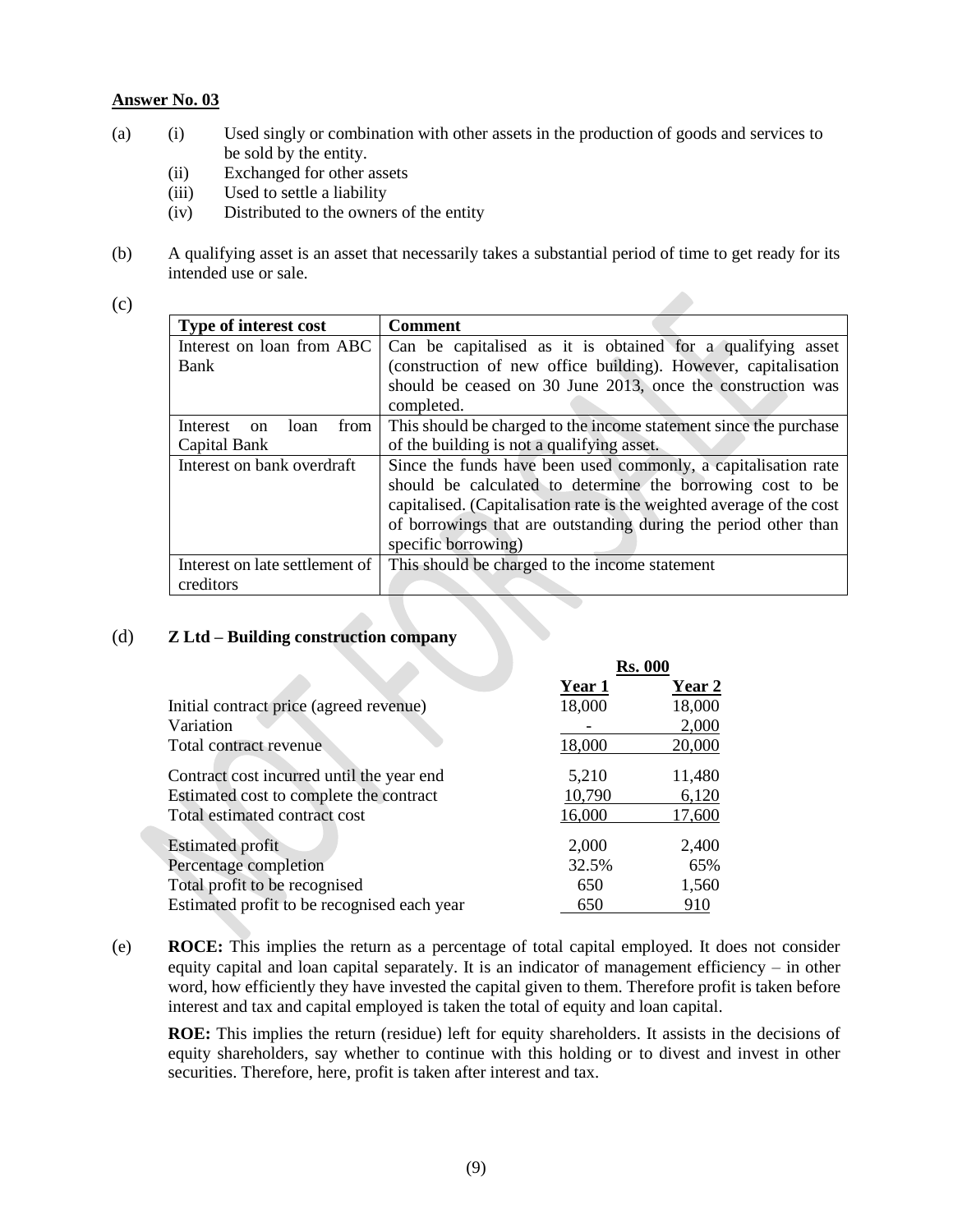This question was a fairly easy question from which the candidates could have earned a reasonable amount of marks. However most of the candidates were unable to understand the question. A fair number of candidates earned an average mark for this question.

Part (a) was a direct question from which the candidates were expected to state three ways by which future economic benefits embodied in an asset could flow to an entity. Only a few candidates could present the correct answer. Instead, they wrote irrelevant points without knowing the ways an asset brings future economic benefits to the entity. Most of them tried to list out different ways by which cash would flow to an entity. If the candidate does not have the knowledge on the area of the subject tested, it is difficult for them to give a correct answer to a straightforward question like this.

Both parts (b) and (c) were on LKAS 23.

Part (b) is a direct question and almost all the candidates obtained the full marks allocated.

Part (c) tested the ability of the candidates to recognise the interest paid by and entity which has borrowed money to finance different activities of that business. This question was based on LKAS 23 Borrowing Costs. A fair number of candidates answered this question and reasonable marks were obtained.

Part (d) was on construction accounting and basics of construction accounting were tested. The candidates were required to calculate the estimated profit/loss to be recognised for two consecutive years. Most of the candidates performed well on this part of the question and earned full marks.

Part (e) tested the knowledge of the candidates on the two main profitability ratios; ROCE and ROE. Further the candidates were requested to explain the difference between these two ratios.

A reasonable number of candidates scored well on this question but a few demonstrated a lack of understanding the purpose of calculating these two ratios.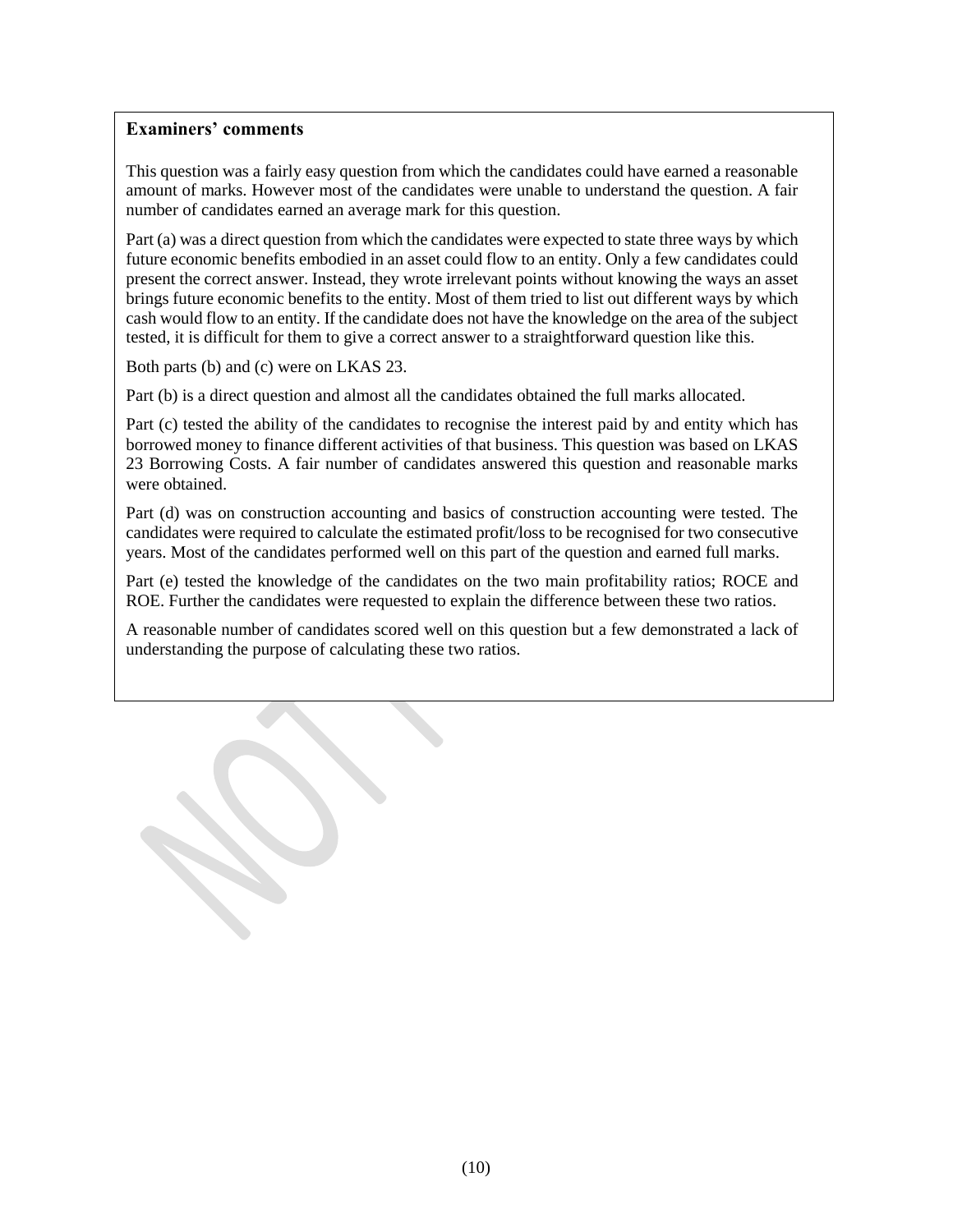|                                                                                                                                 | Exempt/    | <b>Liable</b> |
|---------------------------------------------------------------------------------------------------------------------------------|------------|---------------|
|                                                                                                                                 | not liable |               |
|                                                                                                                                 | Rs.        | Rs.           |
| <b>Employment income</b>                                                                                                        |            |               |
| Salary - 250,000 x 12                                                                                                           |            | 3,000,000     |
| Vehicle benefit (exceeds engine capacity 1500cc) is Rs. 50,000 per month                                                        | 600,000    |               |
| Vehicle benefit is exempt up to Rs. 50,000 per month                                                                            | (600,000)  |               |
| Reimbursement of telephone bills, internet bills etc. Rs. 152,000 x 50%                                                         |            | 76,000        |
| Reimbursements of health insurance premium Rs. 8,000 x 12                                                                       |            | 96,000        |
| Reimbursements of endowment life policy premium Rs. 2,000 x 12                                                                  |            | 24,000        |
| Servant's salary Rs. 15,000 x 12                                                                                                |            | 180,000       |
| Reimbursement of hotel bill                                                                                                     |            | 94,000        |
| <b>Rental value</b>                                                                                                             |            |               |
| higher<br>Rating assessment + rates $=$<br>Rs. 220,000                                                                          |            |               |
| Rs. 960,000<br>Rent paid by the employer = Rs. $80,000 \times 12$                                                               |            |               |
| Employment income under section $4(1)(a)$ is more than Rs. 1,800,000                                                            |            |               |
| = Rs. 960,000 \tip lower<br>Higher value of above is                                                                            |            |               |
| $=$ Rs. 180,000<br>Statutory restriction is                                                                                     |            |               |
| Residential benefit $=$ the above lower value                                                                                   |            | 180,000       |
| <b>Employment income from ABC Ltd.</b>                                                                                          |            | 3,650,000     |
| Employment income as a director                                                                                                 |            | 480,000       |
| <b>Statutory income from employment</b>                                                                                         |            | 4,130,000     |
| <b>Interest income</b>                                                                                                          |            |               |
| Interest on moneys lying to his credit in RFC account                                                                           |            |               |
| US \$734 x Rs.127                                                                                                               | 93,218     |               |
| It is exempt from tax                                                                                                           |            |               |
| Interest from fixed deposits $80,000/8 \times 100 = \text{Rs}$ . 1,000,000 and it does<br>not form part of the statutory income | 1,000,000  |               |
| The profit from sale of shares                                                                                                  |            |               |
| - in public listed companies - exempt                                                                                           | 76,000     |               |
| - private companies - not chargeable to tax                                                                                     | 150,000    |               |
| Lottery prize - As WHT is deducted, it does not form part of the statutory<br>income                                            | 3,500,000  |               |
| <b>Business income</b>                                                                                                          |            |               |
| Net profit as per accounts<br>11,234,000                                                                                        |            |               |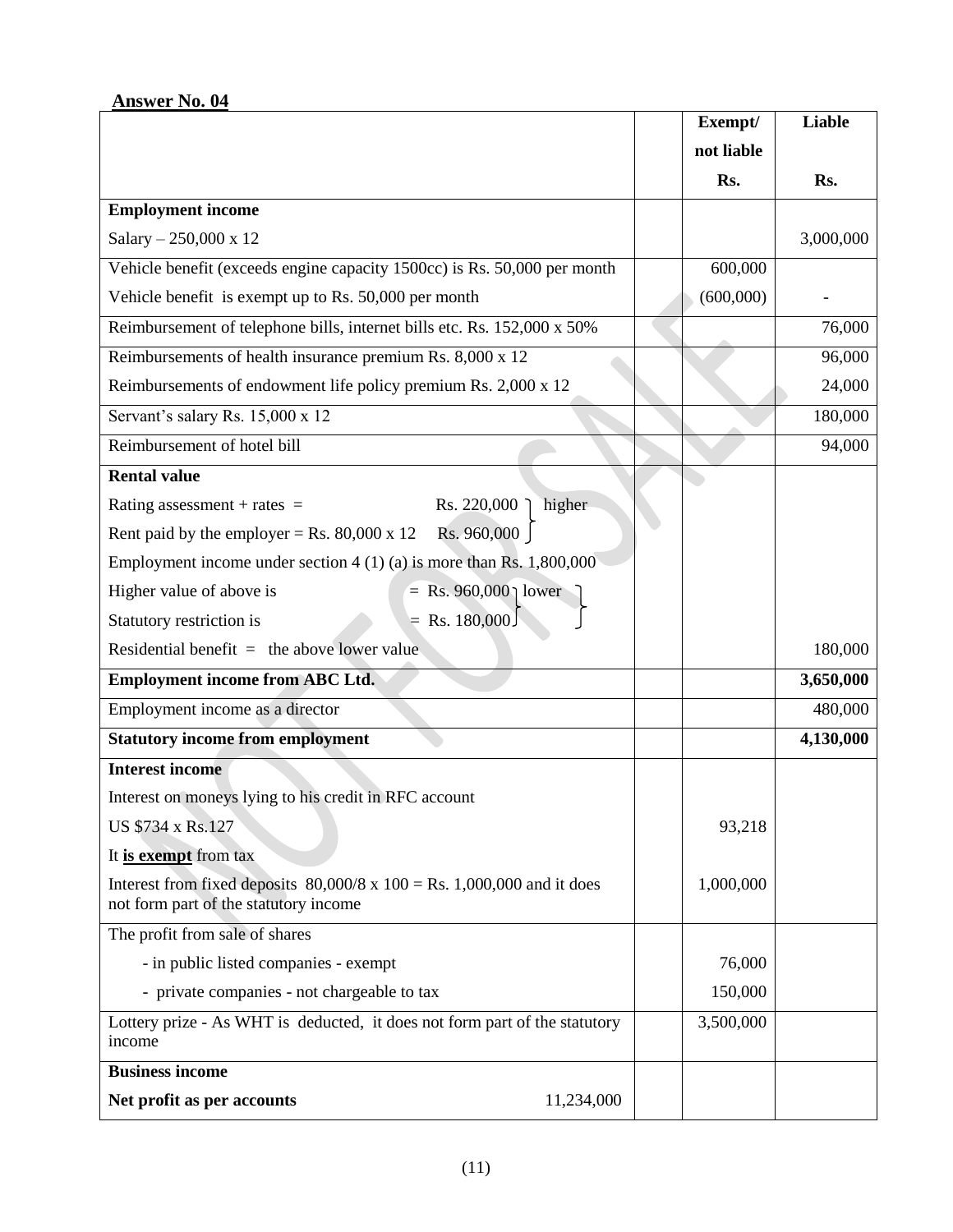| Less: other sources of income                              |             |  |            |
|------------------------------------------------------------|-------------|--|------------|
| Rent income                                                | (1,500,000) |  |            |
| Profit on sale of the van                                  | (2,600,000) |  |            |
| <b>Add/(less)</b> – Disallowable Items                     |             |  |            |
| Rates to building of 4 <sup>th</sup> floor                 | 30,000      |  |            |
| Book depreciation on the building                          | 1,000,000   |  |            |
| Capital allowance on buildings Rs. 15,000,000 x 10%        | (1,500,000) |  |            |
| Rented floor - Not allowed Rs. 15,000,000 x 1/4 x 10%      | 375,000     |  |            |
| Book depreciation on computers                             | 70,000      |  |            |
| Capital allowance - Rs. 280,000 x 25%                      | (70,000)    |  |            |
| Book depreciation on motor van                             | 875,000     |  |            |
| Profit/loss from the disposal of the old van               |             |  |            |
| 2,600,000<br>Sale proceeds                                 |             |  |            |
| Less: Tax WDV<br>Cost of acquisition<br>2,400,000          |             |  |            |
| Less: capital allowance granted<br>(2,400,000)<br>$\theta$ |             |  |            |
| 2,600,000<br>Profit from disposal                          |             |  |            |
|                                                            |             |  |            |
| Capital allowance<br>Cost of acquisition<br>3,500,000      |             |  |            |
| Less: profit from disposal<br>(2,600,000)                  |             |  |            |
| Since its a replacement<br>900,000                         |             |  |            |
|                                                            |             |  |            |
| Capital allowance - 20% of Rs. 900,000                     | (180,000)   |  |            |
| Book depreciation on furniture                             | 210,000     |  |            |
| Capital allowance Rs. 840,000 x 20%                        | (168,000)   |  |            |
| <b>Adjusted profit</b>                                     | 7,776,000   |  | 7,776,000  |
| <b>Rent income</b>                                         |             |  |            |
| Gross rent received<br>1.500,000                           |             |  |            |
| 30,000<br>Less: Rates                                      |             |  |            |
| 1,470,000                                                  |             |  |            |
| Less: 25% for repairs<br>367,500<br>1,102,500              |             |  |            |
| 75,000<br>$NAV =$                                          |             |  |            |
|                                                            |             |  |            |
|                                                            |             |  |            |
| Net rent is more than NAV                                  |             |  |            |
|                                                            |             |  | 1,102,500  |
| <b>Total statutory income</b>                              |             |  | 13,008,500 |
| Less: Deductions under Section 32                          |             |  |            |
| Interest paid on an educational loan – not deductible      |             |  |            |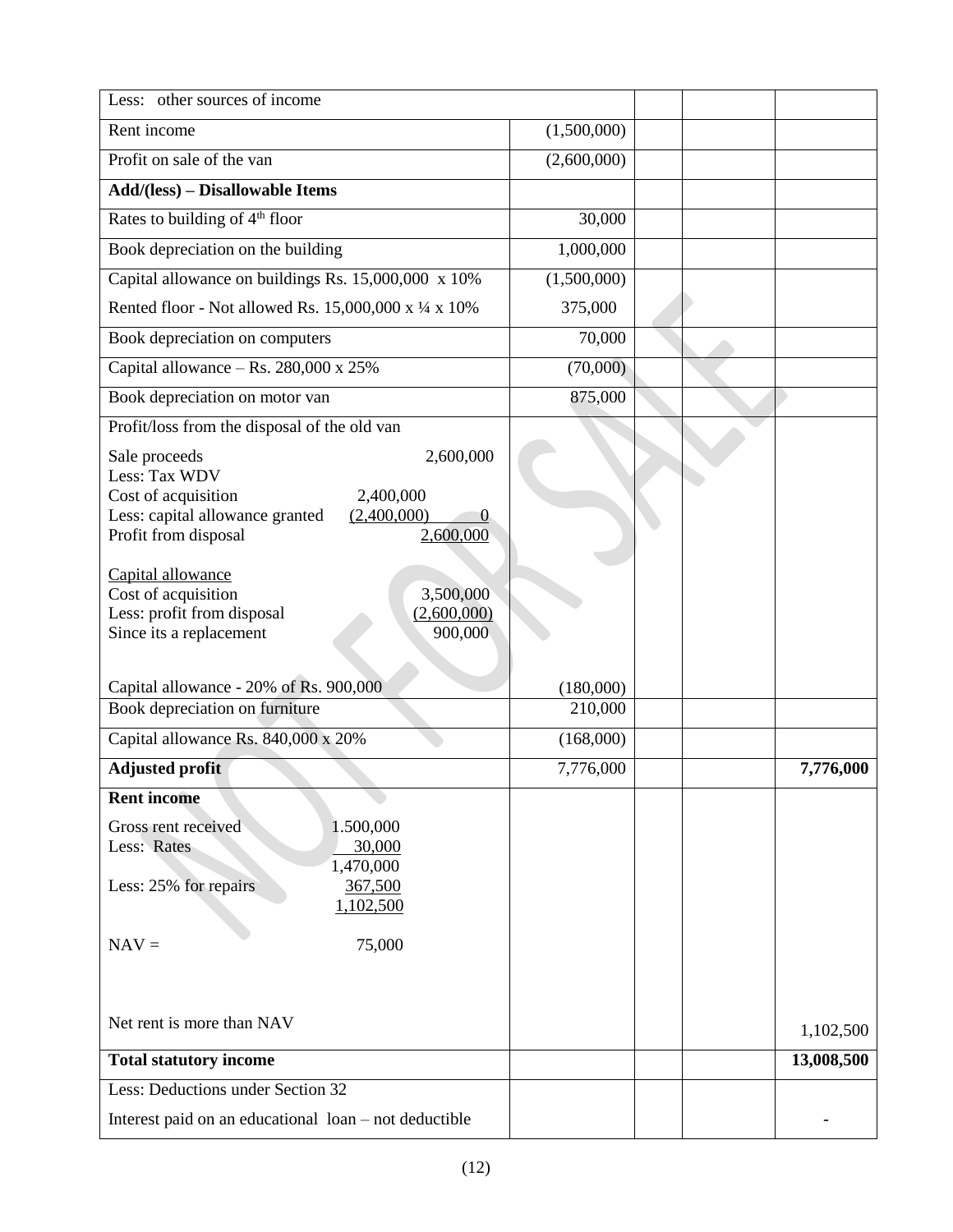| Assessable income                                     |               |           |         | 13,008,500 |
|-------------------------------------------------------|---------------|-----------|---------|------------|
| Less qualifying payments:                             |               |           |         |            |
| EPF contribution $-$ not a qualifying payment         |               |           |         |            |
| Donation – Approved charity for the sick $\&$ needy   |               | 30,000    |         |            |
| Health insurance                                      |               | 96,000    |         |            |
| Limited to 1/3 of AI or Rs. 75,000 whichever is lower |               | 126,000   |         | 75,000     |
| Endowment policy - not deductible                     |               |           |         |            |
| Qualifying payment on employment income               |               |           | 100,000 |            |
| Personal allowance                                    |               |           | 500,000 | 600,000    |
| Taxable income                                        |               |           |         | 12,333,500 |
| First 500,000<br>@<br>4%                              | 20,000        |           |         |            |
| Next 500,000<br>@ 8%                                  | 40,000        |           |         |            |
| <b>Educational service 7,776,000</b>                  | @ 10% 777,600 |           |         |            |
| Next 500,000<br>@ 12%                                 | 60,000        |           |         |            |
| 500,000<br>@ 16% 80,000                               |               |           |         |            |
| Next 1,000,000                                        | @ 20% 200,000 |           |         |            |
| Balance 1,557,500                                     | @ 24% 373,800 |           |         |            |
| Gross income tax payable                              |               | 1,551,400 |         |            |
| Less: Tax credit                                      |               |           |         |            |
| Self-assessment payments                              |               | 1,000,000 |         |            |
| <b>PAYE</b>                                           |               | 422,000   |         |            |
| WHT on director fees Rs. 480,000 x 16%                |               | 76,800    |         |            |
| <b>Balance tax payable</b>                            |               | 52,600    |         |            |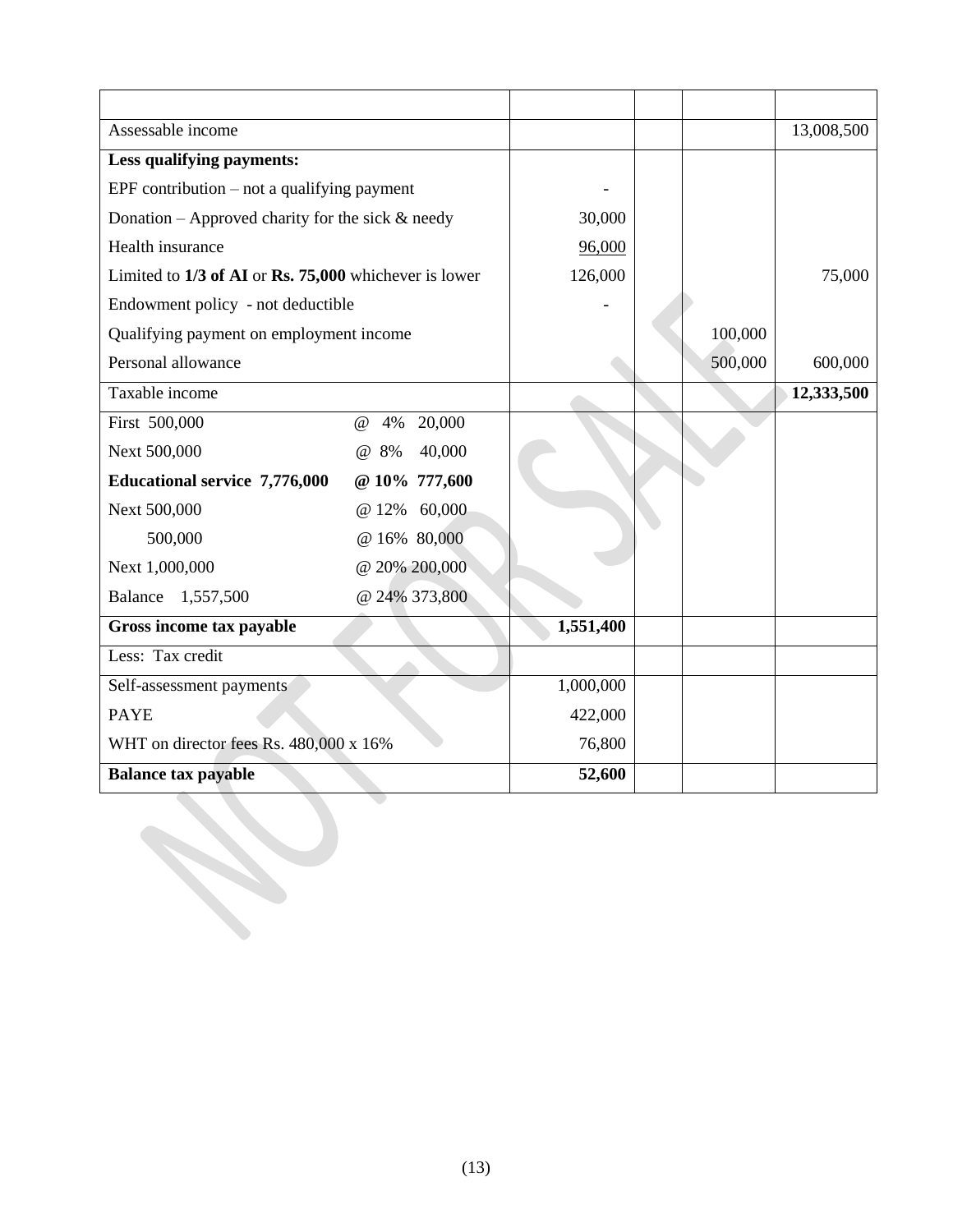This question required candidates to:

- (i) Calculate the gross income tax liability of an individual for the year of assessment 2013/14. The question included calculations of statutory income from the following sources:
	- Employment. This included calculations of:
		- $\triangleright$  Vehicle (car) benefit
		- House benefit and tax treatment of reimbursement of telephone, insurance, servant's salary etc. and director's fee received from a second employer.
	- Interest income
	- Profits from sale of shares.
	- Lottery prize and
	- Business income (this included an adjustment of profits)

The question also included identification of items deductible under Section 32 and qualifying payments reliefs under Section 34

- (ii) Applicable tax credits.
- (iii) Balance tax payable/refund

Most candidates made a good attempt at this question. Majority displayed excellent application skills in the construction and identification of the statutory contents of an income tax computation of an individual. Most of the candidates demonstrated sound knowledge in:

- Identifying allowable/disallowable items (S.25 and 26 of the Inland Revenue Act)
- Computing the statutory income from different sources
- Identifying Section 32 deductions
- Claiming qualifying payments
- Applying income tax rates
- Claiming tax credits

Most candidates (almost 100%) mentioned correctly the tax treatment of interest arising on RFC accounts and on fixed deposit on which WHT has been deducted

Where mistakes were made, these generally related to:

# **Employment income**

- Improper reading of the question, for example:
	- $\triangleright$  salary monthly salary erroneously taken as annual salary.
	- $\triangleright$  director's fee few candidates treated this as net whereas the question clearly mentions this is gross
- Poor subject knowledge:
	- $\triangleright$  Director's fee a good number of candidates treated this as exempt since WHT has been deducted.
	- $\triangleright$  Employment allowance few candidates were not aware that this is a qualifying payment w.e.f. Y/A 2013/14
	- $\triangleright$  Vehicle benefit few candidates mentioned "one vehicle exempt" instead of saying up to Rs. 50,000 exempt.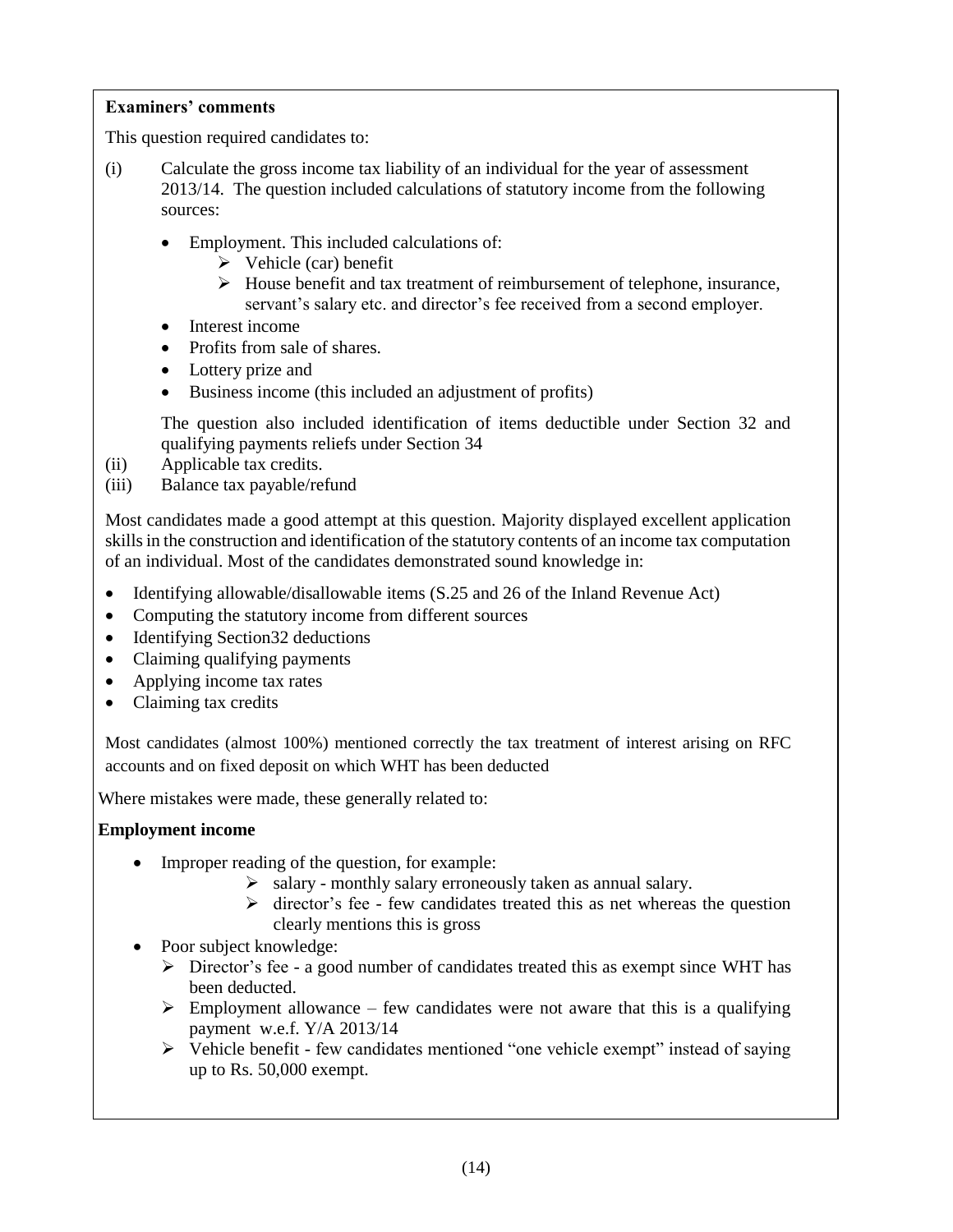# **Examiners' comments (cont.…)**

# **Income from trade**

- Commencing the computation from the turnover
- Applying incorrect depreciation allowances

# **Deduction under Section 32**

Most candidates are not aware that interest paid on personal loans are not deductible.

# **Qualifying payments**

Only a very few candidates mentioned that no claim is available in rest of EPF contributions.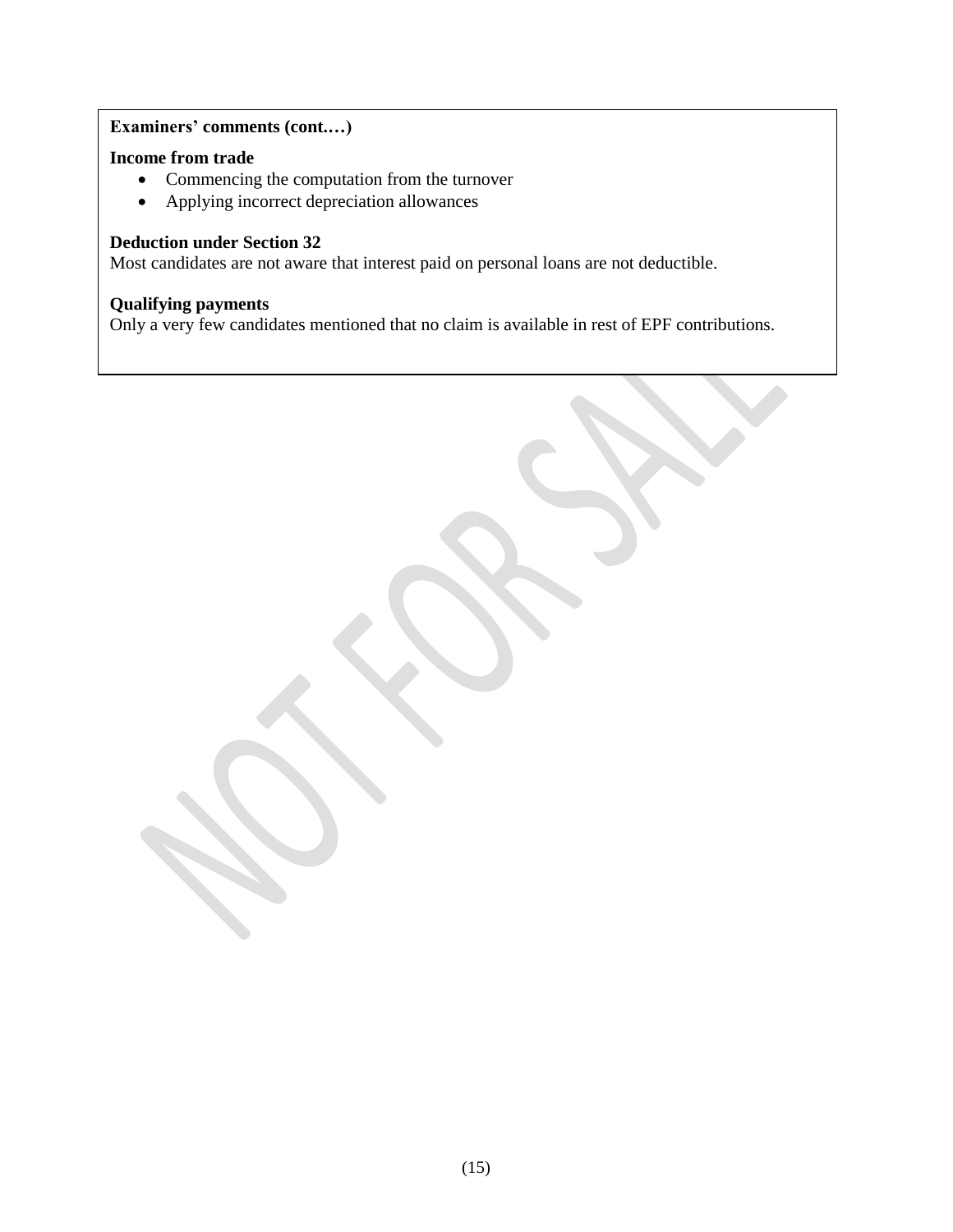(a) Computation of divisible profits of Pasdum Enterprises and statutory income of partners for the year of assessment 2013/14

|                                                                       | Rs.        |           |
|-----------------------------------------------------------------------|------------|-----------|
|                                                                       | $^{+}$     |           |
| Net profit as per accounts                                            | 13,077,000 |           |
| Less: Rent income                                                     |            | 2,400,000 |
| Add: salaries paid to Pasindu                                         | 1,500,000  |           |
| Book depreciation – building                                          | 650,000    |           |
| Capital Allowance on building:                                        |            |           |
| Since it is purchased from another business and used for industrial   |            |           |
| purposes, Rs. 6,500,000 x 6 $\frac{2}{3}$ %                           |            | 433,333   |
| Disallowed capital allowances on rented floor $-$ Rs. 6,500,000 x 50% | 216,667    |           |
| Book depreciation - motor vehicle                                     | 800,000    |           |
| No capital allowance is available since it is used for travelling     |            |           |
| Donation - disallowed                                                 | 140,000    |           |
| Rates - disallowed 50% in respect of rented area                      | 45,000     |           |
| Entertainment - disallowed                                            | 214,000    |           |
| Interest paid to Dumindu - allowed                                    |            |           |
| Adjusted profit/divisible profit                                      | 13,809,334 |           |

Distribution of divisible profit

|                         | Rs.          |           |           |  |
|-------------------------|--------------|-----------|-----------|--|
|                         | <b>Total</b> | Dumindu   | Pasindu   |  |
| Partner's salaries      | 1,500,000    |           | 1,500,000 |  |
| Share of balance profit | 12,309,334   | 6,154,667 | 6,154,667 |  |
| Divisible profit        | 13,809,334   | 6,154,667 | 7,654,667 |  |
|                         |              |           |           |  |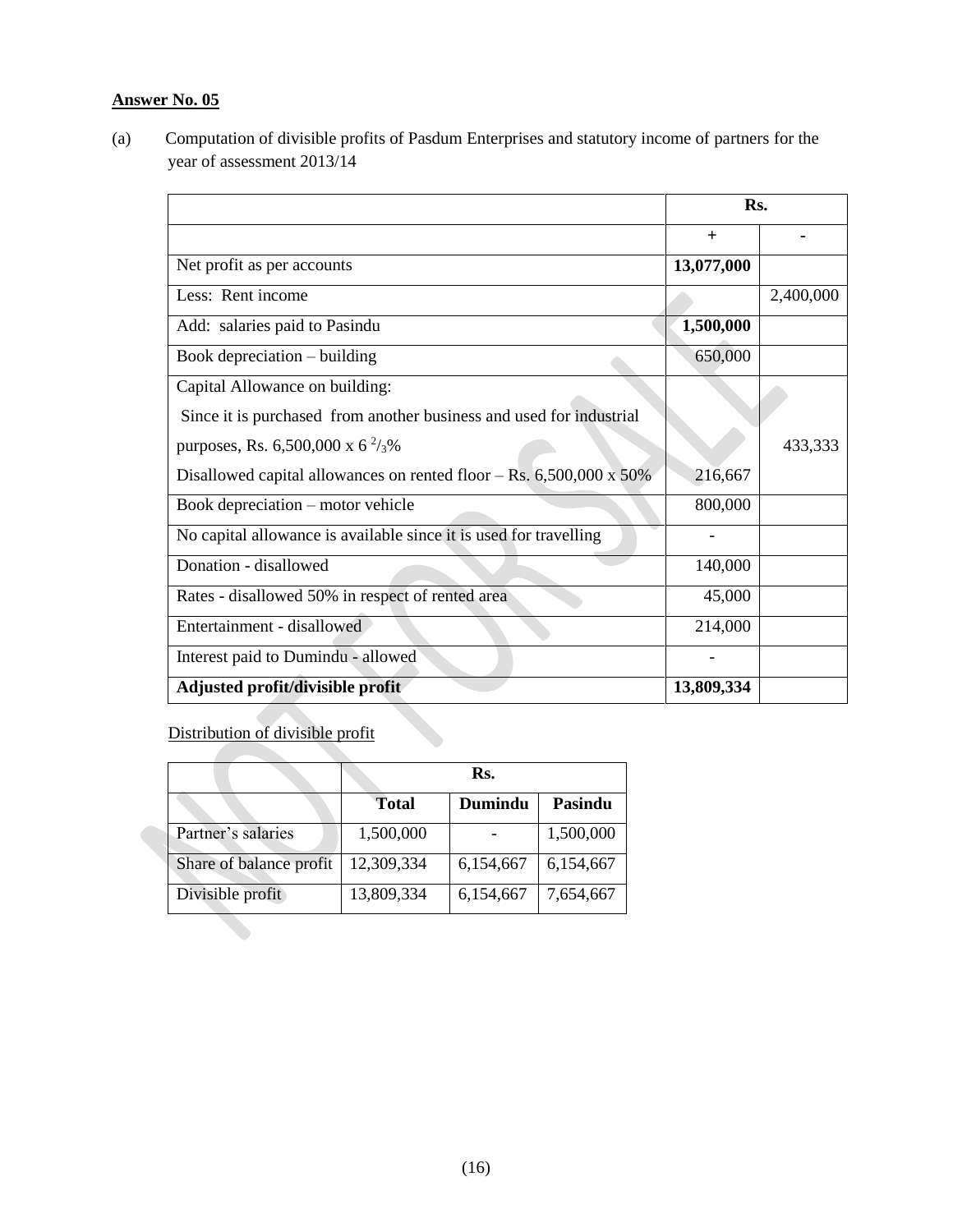# (b) Statutory income of partners

|                                            |           | Dumindu   | <b>Pasindu</b> |
|--------------------------------------------|-----------|-----------|----------------|
| Trade income - Share of partnership profit |           | 6,154,667 | 7,654,667      |
| Interest income                            |           | 1,000,000 |                |
| Rent income (Note)                         |           | 883,125   | 883,125        |
| Total statutory income                     |           | 8,037,792 | 8,537,792      |
|                                            |           |           |                |
| <b>Note: Rent income</b>                   |           |           |                |
| Gross rent                                 | 2,400,000 |           |                |
| Less: Rates                                | 45,000    |           |                |
|                                            | 2,355,000 |           |                |
| Less: repair allowance 25%                 | 588,750   |           |                |
| Net rent                                   | 1,766,250 |           |                |
|                                            |           |           |                |

#### **Examiners' comments**

This question required candidates to prepare the following computations for the year of assessment 2013/14:

- (a) Distribution of divisible profit among the partners. This included an adjustment of profits.
- (b) Total statutory income of each partner.

Majority of the candidates presented excellent answers. It was not uncommon for candidates to score full marks. The undermentioned shortcomings in answers are noteworthy:

- A few candidates computed partnership tax which was not required in the question. This is a waste of valuable time earning no extra marks. Improper reading of the question and/or poor planning may be the cause.
- Inclusion of interest income in ascertaining divisible profits.
- Ignorance of the fact that buildings used in a trade and purchased by a manufacturing business entity is eligible for depreciation allowance claim.
- Poor subject knowledge treating interest paid to partner and overdraft interest as allowable since withholding tax (WHT) has been deducted!!
- Ascertainment of adjusted trade profit commencing the computation from turnover instead of net profit.
- Partner's salary treating this as employment income.
- Numbering the answer a good number of candidates did not number (a) and (b)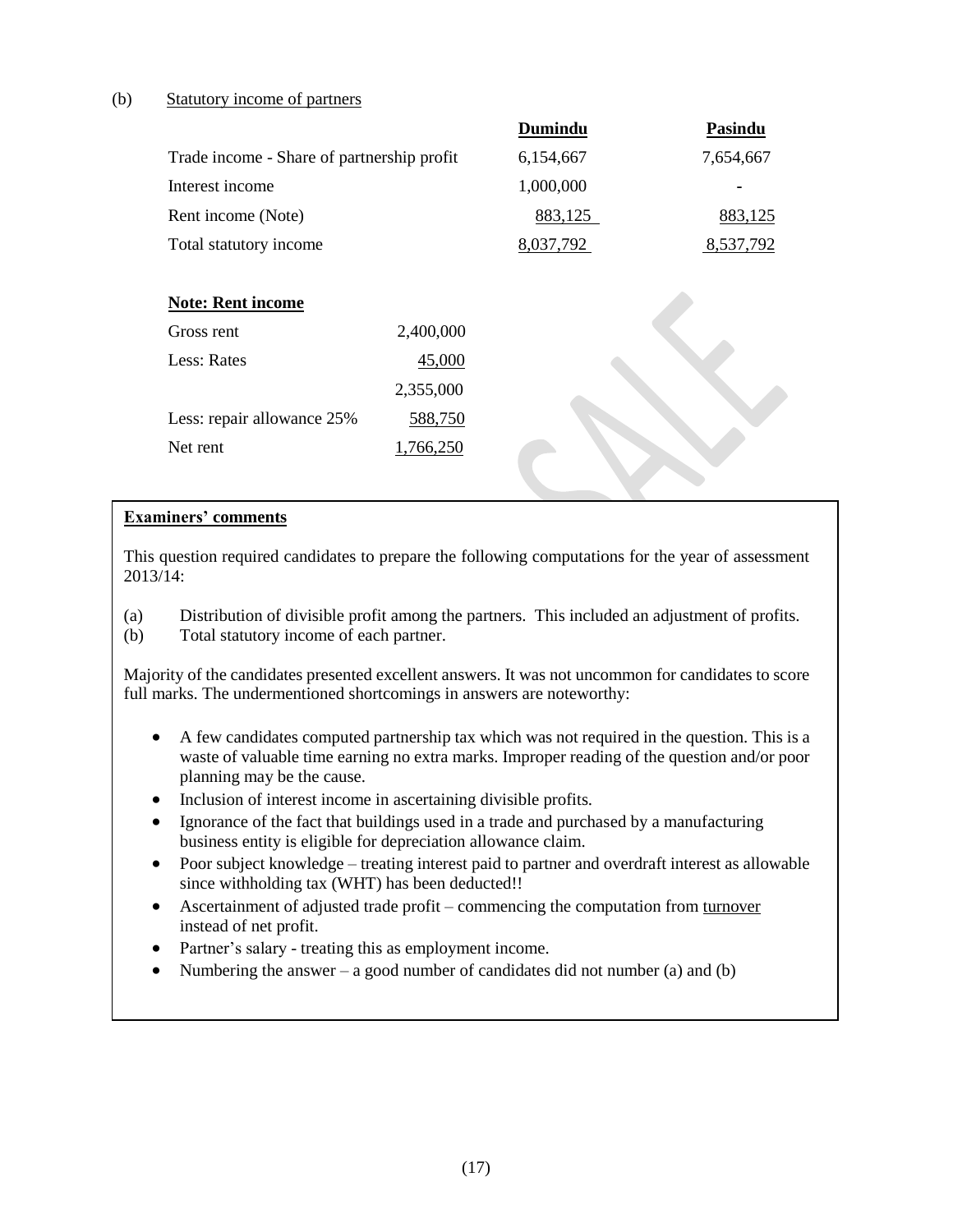#### **Munaweera**

#### **Computation of balance tax and penalty payable for the year of assessment 2013/14**

Minimum quarterly tax payable to avoid penalty is  $1/4<sup>th</sup>$  of Rs. 800, 000 - i.e. Rs. 200,000

First three quarters are correctly paid on the due dates. Therefore, no penalty is payable

| For quarter ended 31.03.2014                                   |                                  | Rs.       |
|----------------------------------------------------------------|----------------------------------|-----------|
| Tax payable                                                    |                                  | 200,000   |
| Tax paid                                                       | 125,000                          |           |
| Add: Over paid for Q/E 30 <sup>th</sup> September 2013         | 25,000                           | (150,000) |
| Amount in default                                              |                                  | 50,000    |
|                                                                |                                  |           |
| Penalty payable                                                |                                  |           |
| For default on - 15 <sup>th</sup> May 2014 (10% of Rs. 50,000) | 5,000                            |           |
| 15 <sup>th</sup> June 2014 (2% of Rs. 50,000)                  | 1,000                            |           |
| 15 <sup>th</sup> July 2014 (2% of Rs. 50,000)                  | 1,000                            |           |
| 15 <sup>th</sup> August 2014 (2% of Rs. 50,000)                | 1,000                            |           |
| Total penalty payable                                          |                                  | 8.000     |
|                                                                |                                  |           |
| Total tax and penalty payable on $31.08.2014$ =                | Rs. $50,000 + \text{Rs. } 8,000$ |           |
|                                                                | Rs. 58,000                       |           |
|                                                                |                                  |           |

#### **Examiners' comments**

The question required the candidates to calculate the penalty payable in respect of default tax arising from shortfalls in the payment of income tax in quarterly in statements by an individual. Most of the candidates made a poor attempt at this question. Most failed to:

- Mention the minimum amount payable to avoid a penalty. Candidates should display their knowledge. Silence earns no marks.
- Identify the quarter in respect of which a penalty becomes due.
- Mention dates relevant to computation of penalty.

In fact majority of the candidates did not answer this question.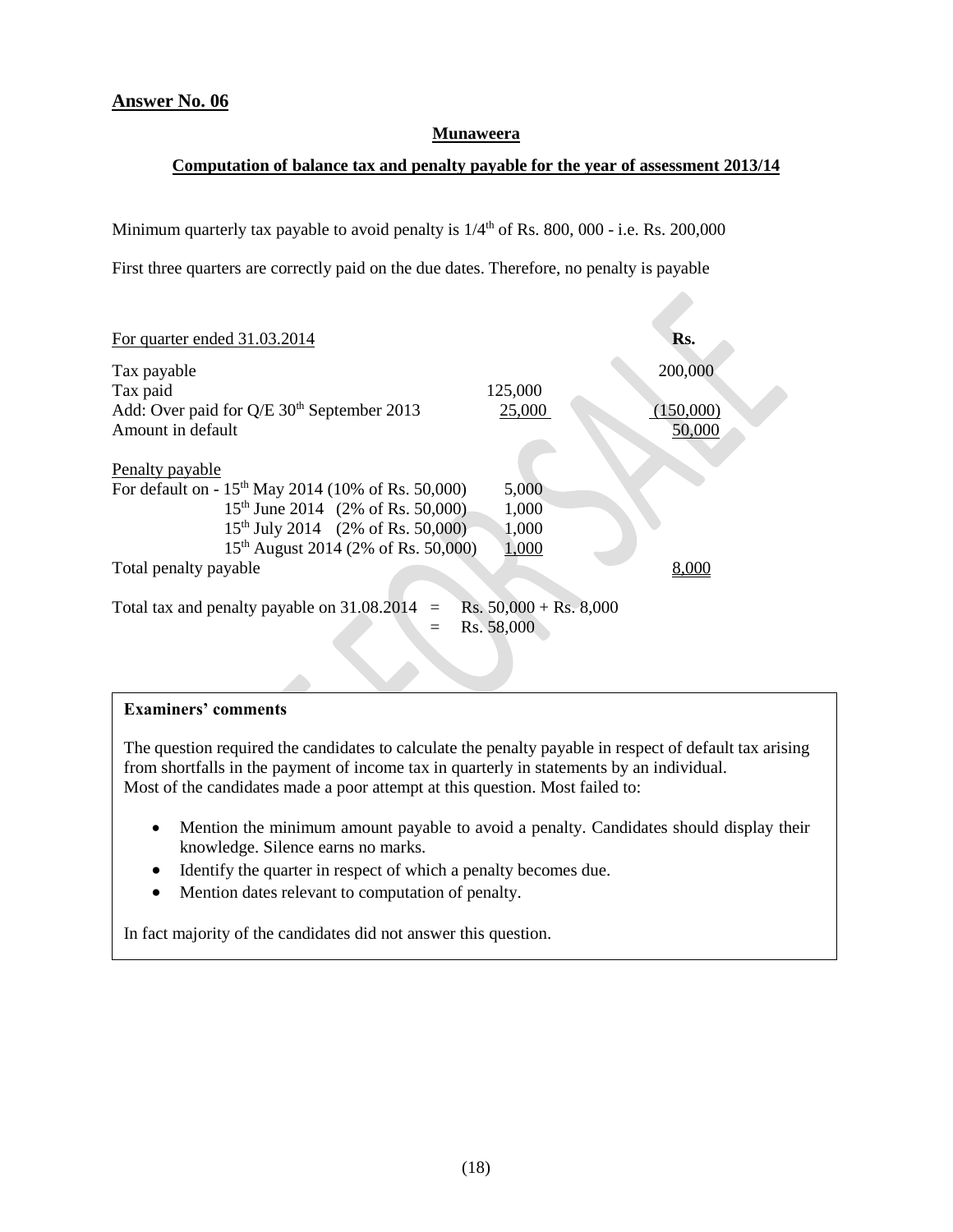# **Laptop Ltd**

# **Computation of Value Added Tax (VAT) payable for March 2014**

|                                                                    | Rs.                    |
|--------------------------------------------------------------------|------------------------|
| VAT payable on the supply of hi-fi equipment (Rs. 2,000,000 x 12%) | 240,000                |
| VAT payable on computers (exempt supply)                           |                        |
| <b>Total Output VAT</b>                                            | 240,000                |
| Less: Credits on Input VAT                                         |                        |
| VAT paid to Director General of Customs on hi-fi equipment         | 300,000                |
| VAT paid on computers - not deductible                             | $\mathbf{\Omega}$      |
| VAT on other inputs - $2,000,000 \times 20,000$                    |                        |
| 8,000,000                                                          | 5,000                  |
|                                                                    | 305,000                |
| Limited to 100% of output tax                                      | (240,000)<br>(240,000) |
| Excess input credit c/f                                            | 65,000                 |
| <b>Balance VAT payable</b>                                         | NIL                    |
|                                                                    |                        |

# **Examiners' comments**

The question required candidates to calculate Value Added Tax (VAT) payable by a company having supplies taxable at standard rate and supplies which are exempt from tax.

Most of the candidates made a good attempt at this question. A common area where majority made mistakes was in relation to computation of input VAT or other local supplies attributable to exempt supplies (disallowable) and taxable supplies (allowable). A few candidates made the following mistakes:

- treating output tax as input tax and vice versa.
- not limiting the deduction of input tax to 100% of output tax.